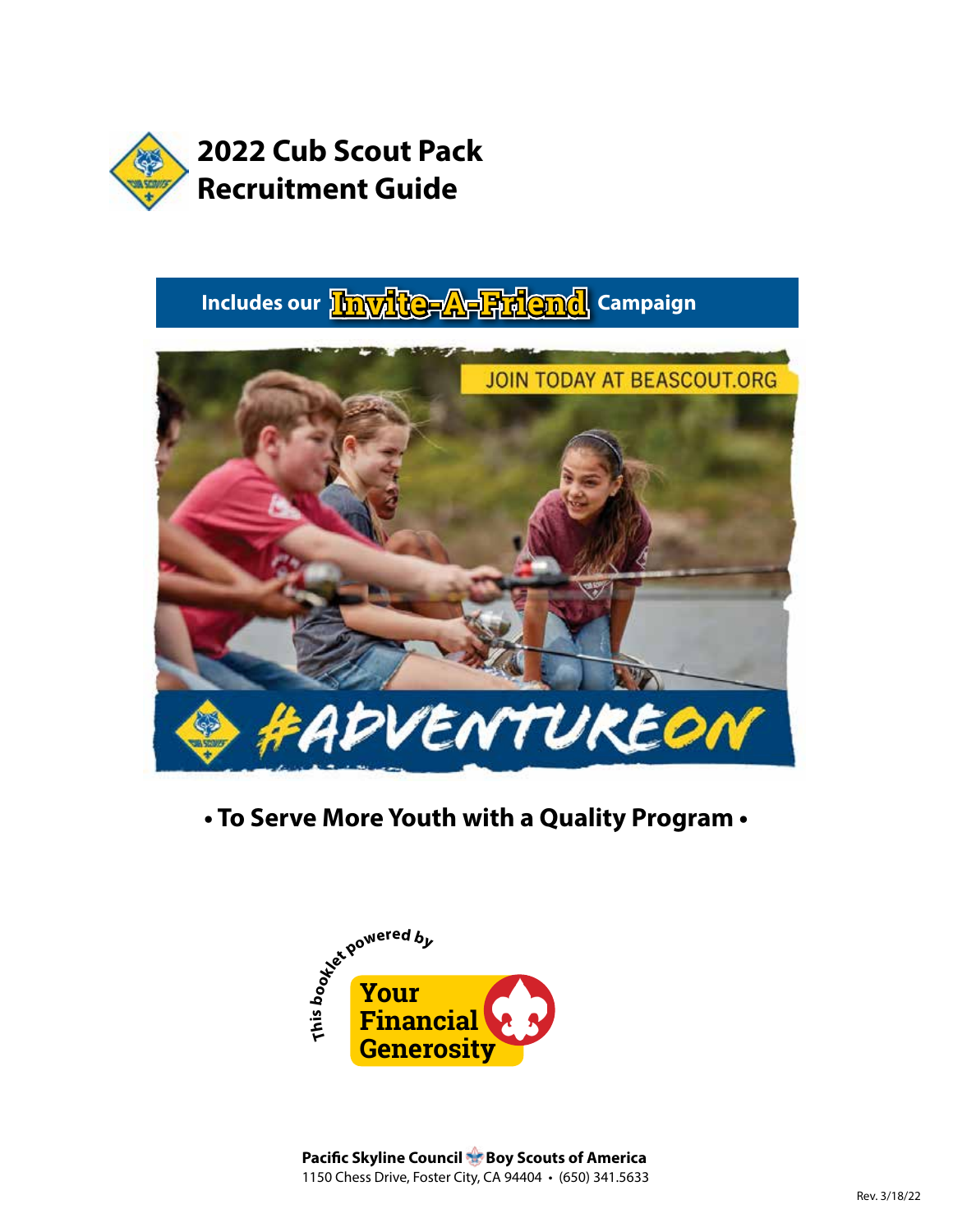## **Table of Contents**

| <b>Recruitment Planning Steps</b>                                  |
|--------------------------------------------------------------------|
|                                                                    |
|                                                                    |
|                                                                    |
|                                                                    |
| STEP TWO: Finalize Pack Calendar, Activities for New Cub Scoutsp 4 |
|                                                                    |
|                                                                    |
|                                                                    |
|                                                                    |
|                                                                    |
| STEPS EIGHT-TEN: Host 2 Pack Recruitment Nights/Turn in Apps p 11  |
| <b>After the Recruitment</b>                                       |
|                                                                    |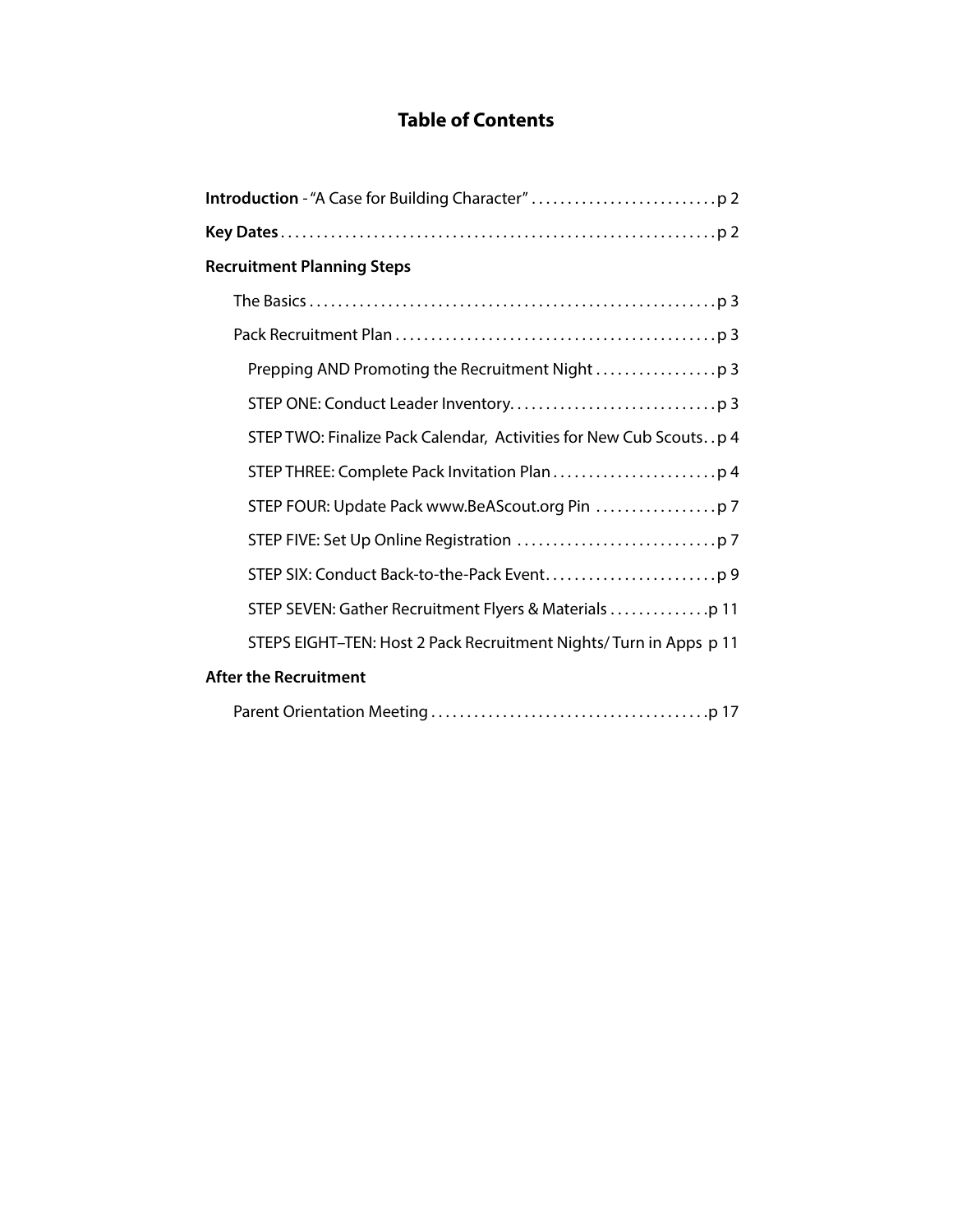## **A Case for Building Character**

"Before we can put Scouting's values into youth, we have to put youth into Scouting." The mission of the Boy Scouts of America is to prepare young people to make ethical choices over their lifetimes by instilling in them the values of the Scout Oath and law.

Thank you for your leadership and efforts in bringing the Scouting program to more youth and for making a significant difference in their lives.

#### **Rebuilding Your Pack After the Pandemic!**

We know there is still a great demand to join Scouting this year. Consider the following:

- Kids have been cooped up at home for over a year, with minimal extracurricular activities.
- Most kids have only been able to see their classmates online and these have by and large not been "real" social interactions.
- Parents are still looking for a high-quality program for their youth that supplements what they do in school. The Scouting program still offers higher-quality program than most youth activities!
- Most of our packs are now welcoming girls. If your pack hasn't been accepting girls consider recruiting them this year. They bring great diversity and more opportunities to recruit pack leaders!
- There are many legacy families that join every year because Dad was in the program as a kid. Those families will still join this year and those are the families that become your leaders!

#### **Purpose**

The purpose of a Recruitment Night is to enroll Cub Scouts and Webelos Scouts in existing Cub Scout Packs, to enlist parent participation in the program, and to organize new units for youth who want to join.

#### **Objectives**

- To increase the number of youth served by the Boy Scouts of America.
- To showcase the Cub Scout program. Show that Cub Scouting is fun!
- To provide parents with information about their role in Cub Scouting, including advancement, Pack participation, and support.
- To recruit new leaders. Assist the Pack and chartered organization in the selection and enrollment of new adult leaders.

| 2022 Membership Calendar Key Dates |                            |                                                                                                                   |  |  |  |
|------------------------------------|----------------------------|-------------------------------------------------------------------------------------------------------------------|--|--|--|
| <b>Spring Dates</b>                | <b>Fall Dates</b>          |                                                                                                                   |  |  |  |
| May 1                              | August 13                  | Schedule one Spring or two Fall Recruitment Nights<br>and turn in Pack Recruitment Plan                           |  |  |  |
| May 1                              | August 13                  | Update BeAScout.org pin                                                                                           |  |  |  |
| 2 weeks<br>before event            | 1st Day of School          | Recruitment Night promotion begins (Invite-A-Friend<br>cards, yard signs, fliers, B2S nights, uniform days, etc.) |  |  |  |
| By May 31                          | By 2nd week of school      | Host your pack Recruitment Night                                                                                  |  |  |  |
|                                    | By October 31              | Host your second pack Fall Recruitment Night                                                                      |  |  |  |
| After Recruitment<br>Night         | After Recruitment<br>Night | Recruitment applications due—we strongly<br>recommend the use of online applications!                             |  |  |  |
| May 31                             | By November 9              | Turn in an updated pack roster to your district<br>executive or district commissioner                             |  |  |  |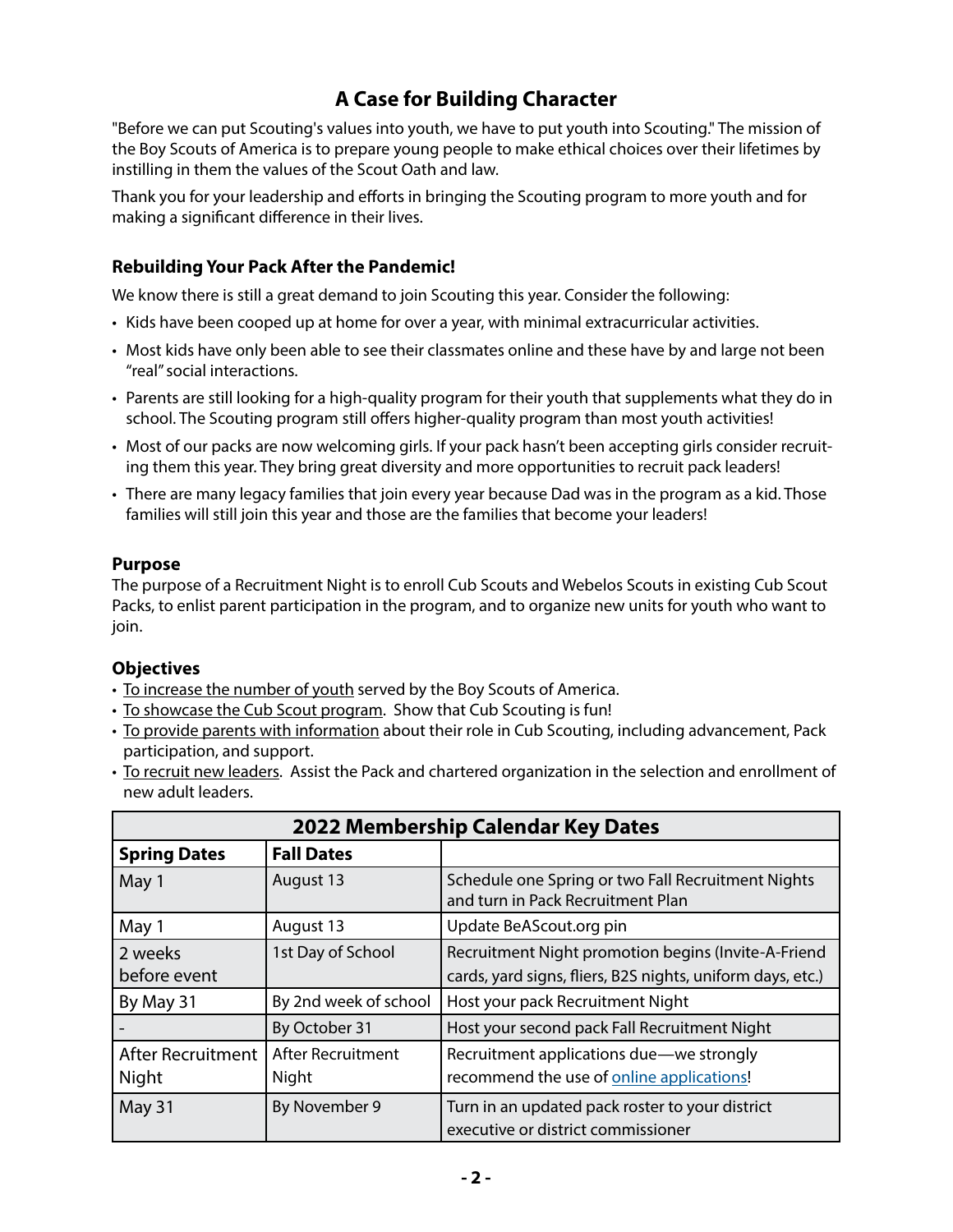## **The Basics**

- We strongly recommend using **Invite-A-Friend** cards. These cards help your Cub Scouts invite friends to your pack. Full details are in STEP THREE: the Pack Invitation Plan.
- We recommend offering both the in-person and drive-thru options.
- Host your first Fall Recruitment Night preferably within the first 2 weeks of school and no later than 4 weeks.
- Host Spring Recruitment Night in April or May.
- Never hold the first fall recruitment in combination with a pack meeting or school sponsored back to school program/open house.
- All adult leaders must be approved by the chartered organization.
- Essential Pack leaders (cubmaster, committee chairperson, den leadership, and charter Representative) should be in place before the recruitment night is held.
- Organize new dens with 6-8 Scouts, to allow room for future growth. Grow existing dens.
- Encourage new youth to bring friends.
- Training is vital for new leaders. Direct all new leaders to my.scouting.org or in-person training.
- Utilize geofencing and other social media. For very little cash, your pack can easily communicate with families in the neighborhood.

## **Pack Recruitment Plan**

A successful recruitment begins with a well thought out plan. The Pack Recruitment Plan helps a unit set goals, create an easy-to-follow timeline, and outlines steps to strengthen relationships with schools and charter partners. A few minutes spent on this worksheet will pay dividends in serving more youth this year.

#### **Instructions**

- 1. Conduct a Membership Inventory.
	- a. How many Scouts will continue?
	- b. How many vacancies are in dens with existing leadership?
- 2. Evaluate and set goal to increase membership in the Pack.
- 3. Set dates to complete the 10 Pack Recruitment Steps.
- 4. Assign Recruitment Night tasks for each school.



5. Provide copies of the worksheet to both the district membership chair and your district executive. These steps for recruiting new youth and adults have proven successful over time, however it is not required to complete all steps. Pick which ones your pack can concentrate on and then do your best.

**Tip:** Inviting new families means new leaders to help the pack!

## **Prepping AND Promoting the Recruitment Night**

#### **STEP ONE: Conduct Leader Inventory**

With every new Scout comes a potential new leader. Make sure every family has an engaged parent involved in running the unit. Many hands make light work, and there are plenty of positions needing help.

To begin, identify which leaders are continuing and vacancies to be filled during the Recruitment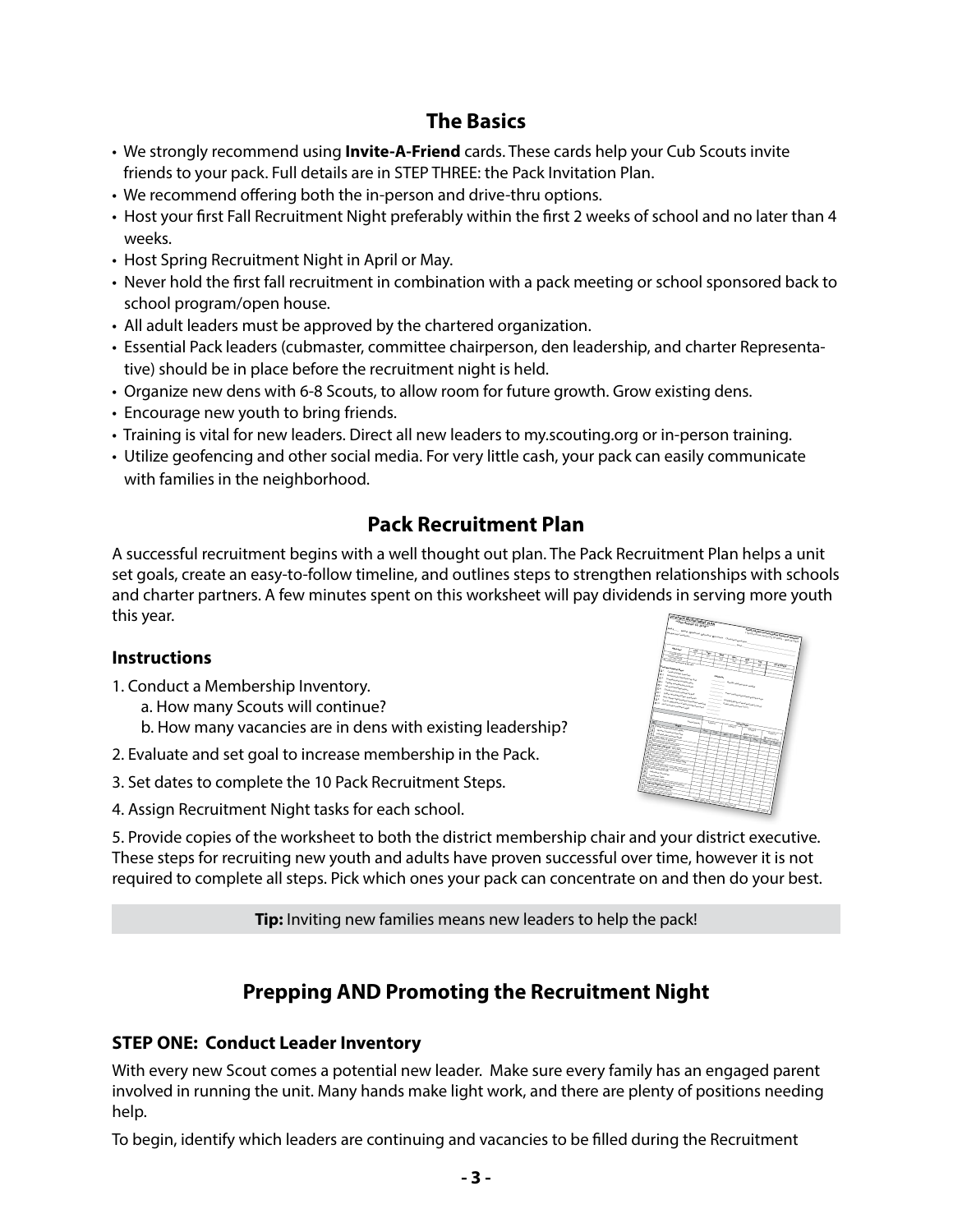Night. Remember, no position can function alone. Parents can serve as a chair or be a member of a committee. Use the Family Talent Survey to identify areas where new parents can help.

### **STEP TWO: Finalize Pack Calendar - Put your pack calendar together for the year. Include these council events:**

Cub Activities Delivering the Promise – IMMEDIATELY!

**Camp Ta-Ki-Ma** (Cub Scout Day Camp) - Various weeks in June-July, visit www.pacsky.org Get your Cub Scout outside with time-honored Scout experiences like Archery, Crafts, Sports, Science, Games, and much more! Activities: Age-appropriate activities for both Cub Scouts and Webelos including archery, crafts, games, BB guns, and swimming. Activities vary by location.

#### **Cub-ONs** - Various weekends all year, visit www.pacsky.org

Cub-ON is a great introduction to Cub Scout "family camping" and the natural beauty of our coastal area! Cutter Scout Reservation is located in the Santa Cruz mountains in a lush redwood forest. All meals are provided in our dining hall with trained staff at each of our activity areas!

#### **Cub-Parent Weekend** - Hosted every fall, visit www.pacsky.org.

Based on a theme, a fun overnighter for the entire family where meals, activities and FUN are all included! Sign up for one night of camping or come just for the day. Friends and siblings are welcome!

#### **Webelos X-treme** - Hosted every fall, visit www.pacsky.org.

Introduction to the fun and excitement of the Scouts BSA program for all Webelos and their parents. Scheduled activities include archery, monkey bridge, pioneering projects, canoeing, orienteering, obstacle course, and more!

\*\* Find Cub Scout activities here: **www.pacsky.org/Activities/CubScout** \*\*

**Tip:** Get your Scouts involved right away! Deliver the promise immediately!

#### **STEP THREE: Complete Pack Invitation Plan**

Research has shown that parents need between 4 and 7 invitations before they decide to join. Distributing flyers alone is not enough to convince families to join Scouting. In addition, school access is becoming more complicated. Scouting must adapt to new procedures and think of new ways to reach more youth.

Geofencing is a location-based service that is used to notify audiences of relevant messages to the target audience via Facebook. Ex: When moms drive within a 2-mile radius of the event location, within two weeks of the event, they receive an invitation on Facebook on their smart device. Geofencing works best at a school, then a park. Units that geofenced at religious institutions saw negative growth. Watch basic video here [https://bit.ly/GeofencesExplained.](https://bit.ly/GeofencesExplained)

We have also found Invite-A-Friend cards to be very useful in recruiting new members. We can print personalized info for each recruitment night, and we have hundreds of cards for your pack!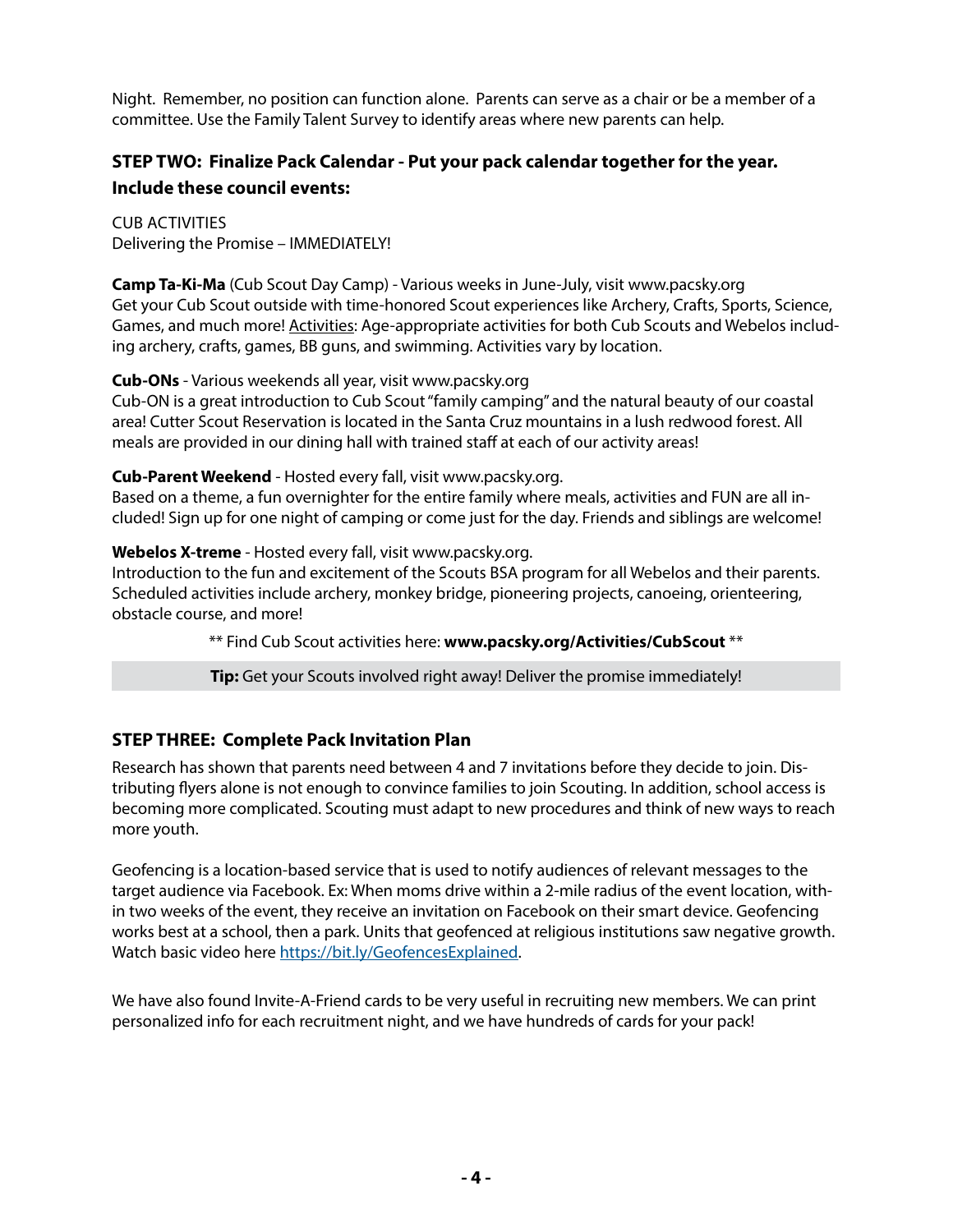Here are a few ideas your pack can use to make your efforts more effective. Use this summary sheet to keep track of what methods the Pack will use.

| Top 40 List                                               |                                                    |  |  |  |
|-----------------------------------------------------------|----------------------------------------------------|--|--|--|
| $\Box$ 1. Invite-A-Friend Cards                           | $\square$ 20. Video Announcement                   |  |  |  |
| $\square$ 2. Pack Information Sheet                       | $\square$ 21. Online Newsletters                   |  |  |  |
| □ 3. Organize Visits / Scheduling                         | $\square$ 22. Display Case                         |  |  |  |
| $\Box$ 4. Recruitment Flyers                              | $\square$ 23. Personal Letter of Invitation        |  |  |  |
| $\Box$ 5. Youth Wear Uniform to School                    | $\square$ 24. School Marquee                       |  |  |  |
| $\Box$ 6. School Visits / Youth Talks                     | $\square$ 25. Follow up Recruitment Night          |  |  |  |
| □ 7. Yard Signs/Banner                                    | □ 26. School Lunch Tray Liners                     |  |  |  |
| □ 8. Picture Boards / Power Point                         | $\square$ 27. Parents Lunch with youth             |  |  |  |
| □ 9. School Open House                                    |                                                    |  |  |  |
| $\Box$ 10. Update Your BeaScout.org Map Pin and Regularly | Community-wide                                     |  |  |  |
| Follow-up with Leads                                      | □ 28. Local Newspaper                              |  |  |  |
|                                                           | $\square$ 29. Display Boards a Community Events    |  |  |  |
| <b>To Pack Families</b>                                   | □ 30. Patriot Day Flag Ceremonies                  |  |  |  |
| $\Box$ 11. Information Invitation Cards                   | $\square$ 31. Pack Special Events in the Community |  |  |  |
| $\square$ 12. Ask current families to invite friends      | □ 32. Volunteer for Community Events               |  |  |  |
| $\Box$ 13. Invitation Letter                              | $\square$ 33. Church Bulletin Inserts              |  |  |  |
| □ 14. Personal Phone Calls / Email Invitation             | $\square$ 34. Church Presentations                 |  |  |  |
| □ 15. Promote at Church & Other Personal affiliations     | $\square$ 35. Sports Fields / Recreation Centers   |  |  |  |
| $\Box$ 16. Halloween Candy                                | $\square$ 36. Parades                              |  |  |  |
|                                                           | $\square$ 37. Community Marquees                   |  |  |  |
| <b>At School</b>                                          | □ 38. Pack Website and/or Facebook account         |  |  |  |
| □ 17. PTA/PTO Presentation                                | $\square$ 39. Libraries                            |  |  |  |
| $\Box$ 18. Be Involved in School Activities               | $\Box$ 40. Business Window / Counter Displays      |  |  |  |

You Are Invited Event

 $T_1$ <sub>me</sub>

Date

Place

By

19. Intercom Announcement



**JOIN TODAY** I BEASCOUT.ORG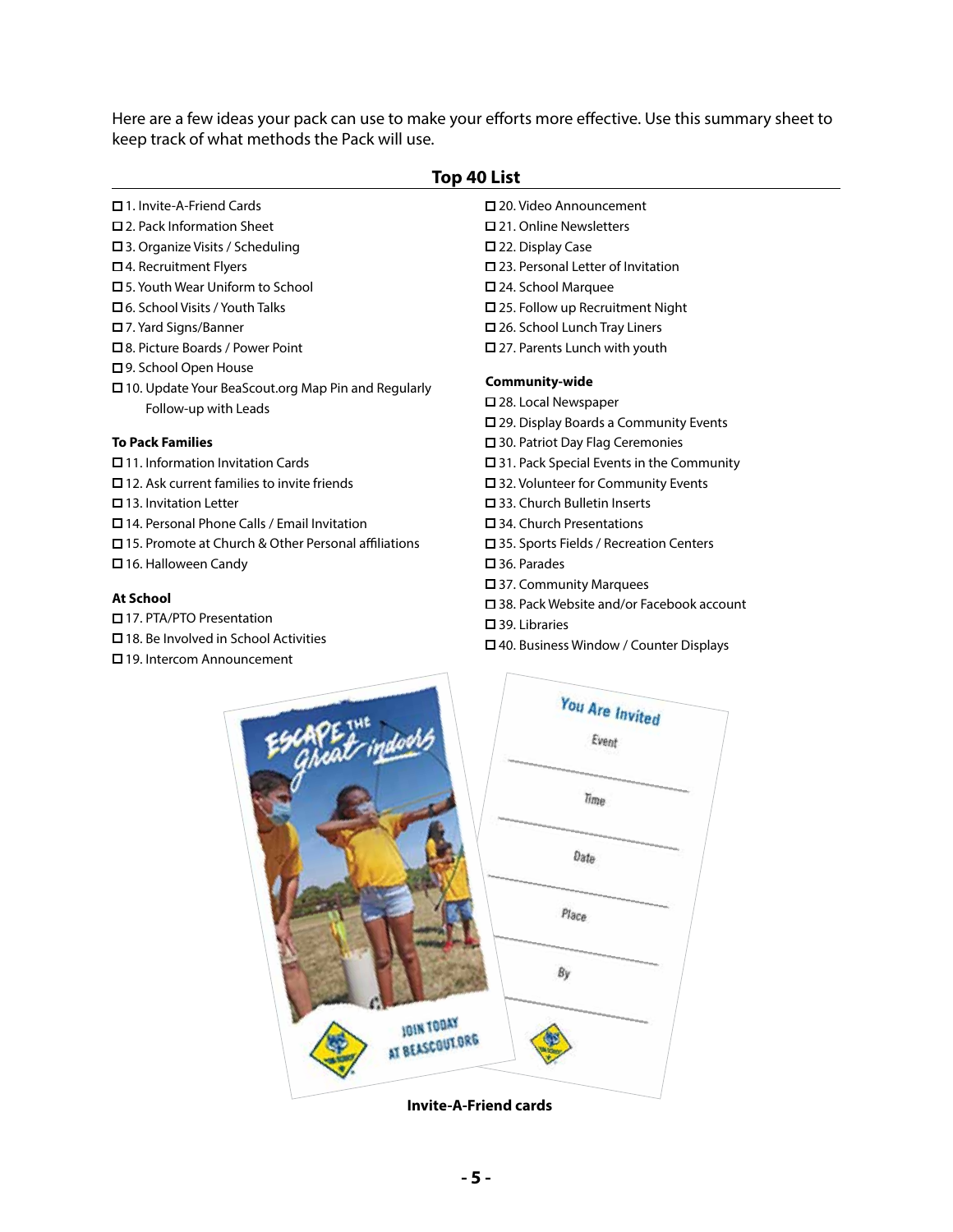#### **Top 10 List Explained**

The following methods are considered to be the "Top 10" most important ideas for recruiting. All Packs should complete all of the following methods.

#### **Invite-A-Friend Cards**

• More important than ever this year! We don't know how much access we'll have to schools, so use the time-honored and proven Invite-A-Friend system. We can print all your info on business cardsized invites for your Scouts to hand out to their friends. Ask each Cub to personally invite five friends and watch the momentum grow!

#### **Pack Information Sheet**

- This is your chance to brag about the Pack and have a quick handout ready to distribute.
- Should include meeting times, locations, Pack calendar, leaders and contact information, and other exciting information about your program.
- Provide copies to charter organization, families in the Pack, other neighborhood organizations, and local library.

#### **Organize Visits / Scheduling (See Principal Visits section of this booklet)**

• Pack leaders need to schedule a face-to-face meeting with partner school (this may or may not be charter partner). This gives you the chance to thank the organization for their support and outline ideas on ways to invite families to participate.

#### **Flyers**

- Flyers are provided by the Council. Order from your district executive.
- Should aim to have one set of flyers to go out a week before the Recruitment Night
- Divide into groups of 20-25 so the school secretary can easily distribute into teacher mailboxes without counting themselves.

#### **Youth wear uniform to school**

- Easy way to get exposure. Serves as a walking billboard and a conversation piece.
- Wear day of your school night, den meetings, Pack meetings, and other Pack activities.
- Leaders should also wear their uniforms to school events or just have lunch with their children (where permitted).
- Offer a reward at that night's meeting for any youth that wears their uniform.
- Design Pack t-shirt for Scouts to wear to school on a regular basis.

#### **School Visits / Youth Talks**

• Youth talks should be conducted 24-48 hours before Recruitment Night. They can be done in classroom, lunchroom, during recess, school assembly, or on the buses.

#### **Yard Signs/Banner**

- Provided by the Council. Pack can customize with own information.
- Place signs in high traffic areas.

#### **Picture Boards / Power Point Presentation (show on a laptop/tablet/projection screen)**

- A picture is worth a 1000 words. Highlight your Pack's outdoor program with a picture board.
- Create during a den meeting.
- Display at PTA/PTO meetings, Recruitment Nights, school activities, and at local churches.

#### **School Open House / Back to School Nights**

- Your Pack should be part of the fiber of the school and its families.
- Being present at your school's "Back to School Night" and all other activities is an important way to raise exposure to your program.
- Set up table with flyers, a sign-in sheet, stickers, picture board, and other visuals.
- Have members of Pack volunteer to help with Back to School Night.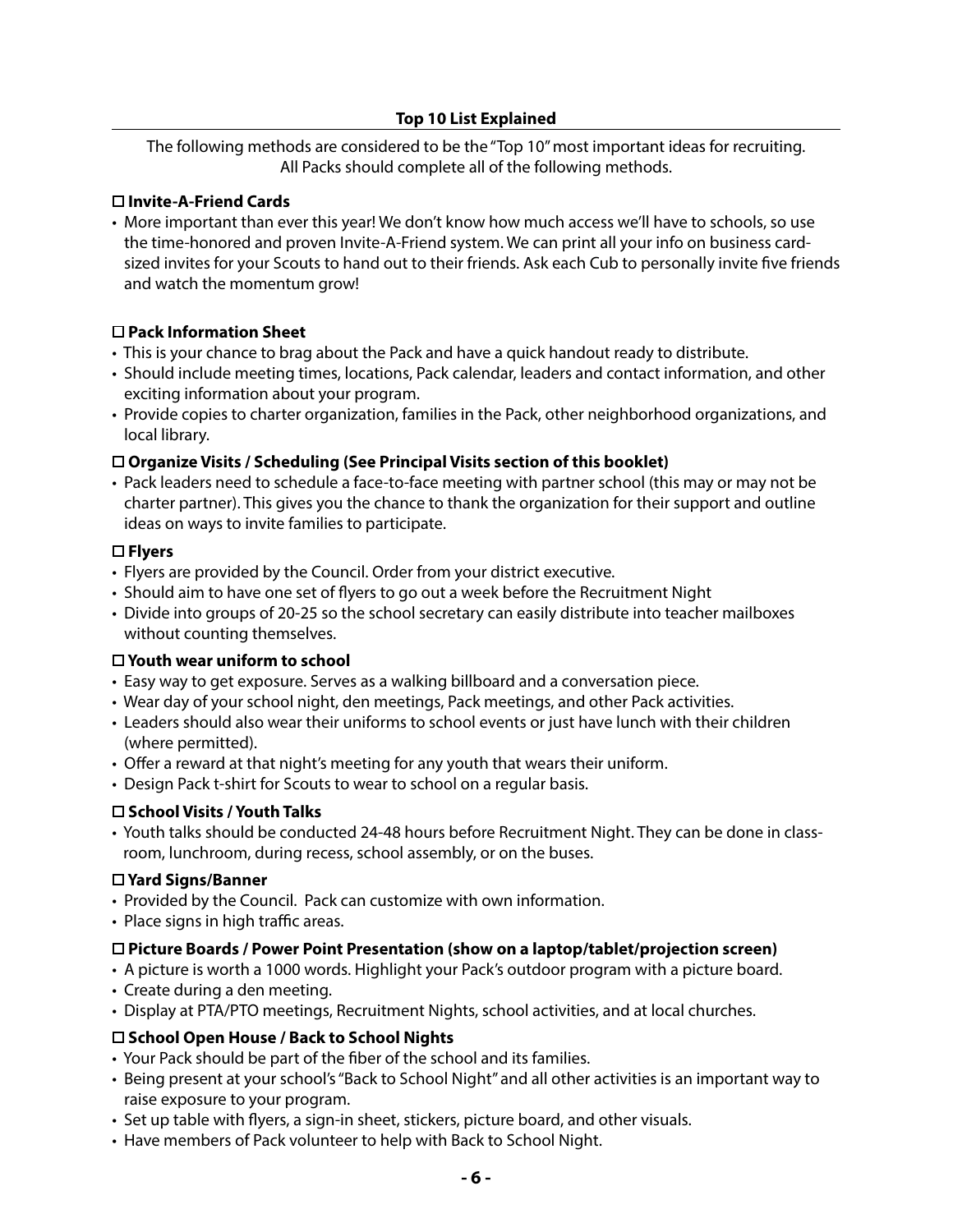- Have ALL parents in Pack wear nametags that say "Ask Me About Scouting".
- Assist schools with setting up chairs, greeting families, or conducting a flag ceremony.
- Be sure to have all families and leaders in uniform.

#### **Update your pack's map pin at www.BeAScout.org.**

- You can include meeting times and key contacts.
- Upload links to a Pack video, pictures, Facebook page and Pack website.
- Follow up with leads within 24 hours!

#### **STEP FOUR: Update Pack www.BeAScout.org Pin**

As we engage more prospective families in this electronic age, we must work to make sure units are sharing the correct and most up-to-date information about Scouting programs in the community. The "Be A Scout" tool provides a great opportunity for Scout units to highlight what makes their unit unique, to express how excited they are about Scouting, and to show protective families the benefits of Scouting through video and/or photos. This tool will also assist families with up-to-date registration information so that they can attend the Recruitment Night or other Pack recruiting events.

Unit Key 3's can set their pin at my.scouting.org.

Packs may also choose to turn on the online application feature built into this tool to allow families to register online.

#### **STEP FIVE: Set Up Online Registration - Strongly encouraged this year!**

The Pacific Skyline Council uses an online registration to meet the demand for completing the registration process for youth members and adult leaders. This includes online fee payments.

Ask new members to register online using their own electronic device or the Pack can provide tablets at the recruitment night.

Instructions for Online Registration: http://www.scouting.org/onlineregistration.aspx

#### **How to Prepare for Online Registration**

- 1. Complete Your Preparation Checklist: It is critical you complete all items on the checklist (from website above) for your Scouting role to ensure you are granted the necessary permissions to work within the online registration system. To have the appropriate access, your role, council name, and a valid email address must be listed correctly in your My.Scouting Tools profile.
- 2. Review Training Videos and How-To Documents: Learn how to use the application manager, review an application, and process youth and adult applications by watching the online training videos. Also included online are how-to documents that provide application manager and invitation manger instructions.
- 3. Update Your "Contact Us" Pin in BeAScout.org: Unit leaders must update their pin in BeAScout.org. See online instructions.
- 4. Add the unique Pack URL address on all recruitment materials.

**Need Help?** A FAQ document can be found here http://www.scouting.org/onlineregistration.aspx.

**Tip:** Consider using the QR code or shortlink in my.scouting.org to direct potential members to online registration!

#### **Remember! Adults can now apply online! See next section for the how-to.**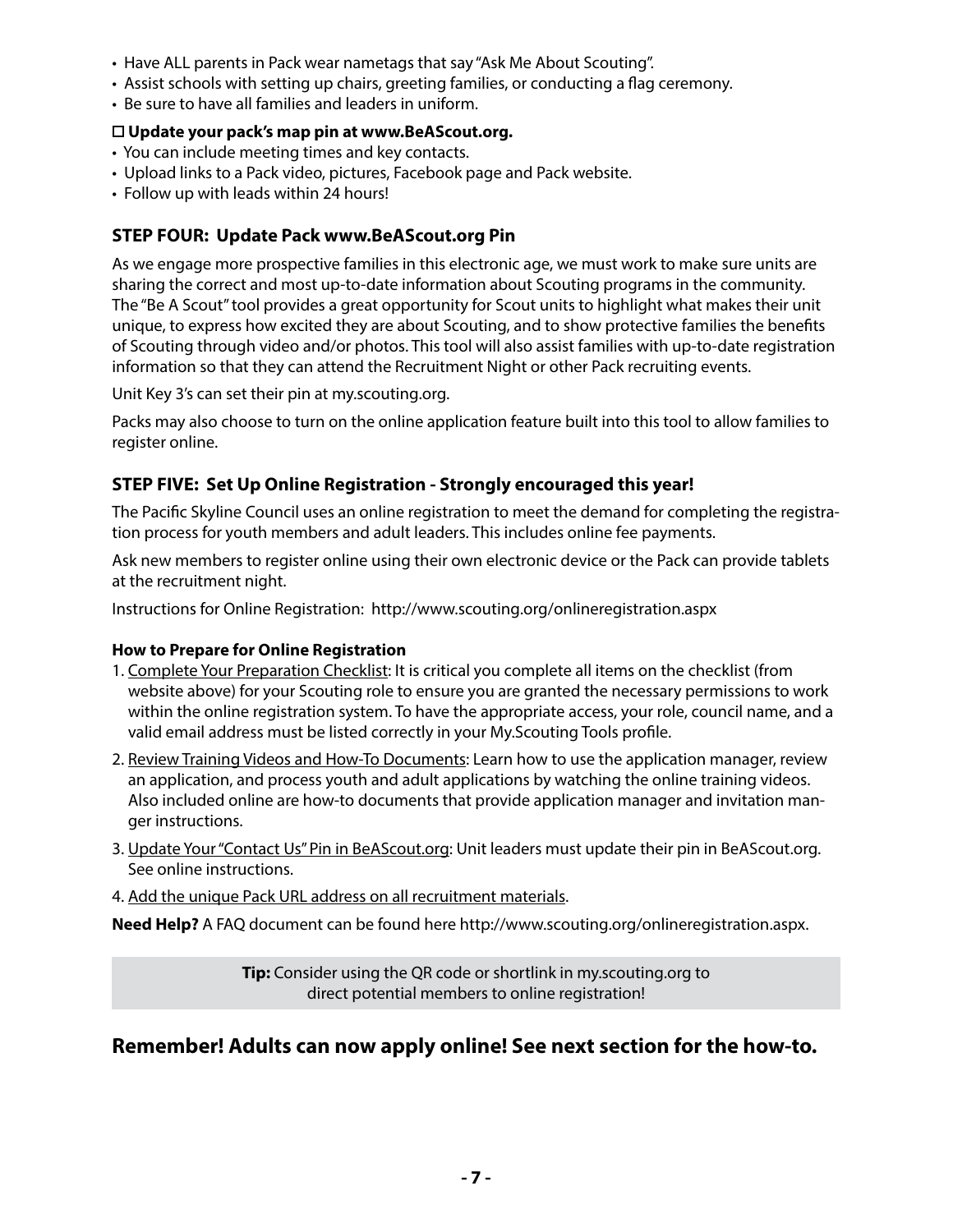#### **Unit Online Registration Checklist**

Committee Chair Role in Online Registration

#### Invitation Manager

Invitation Manager is a tool on my.scouting.org providing you the ability to add new leads, manage leads, and send joining invitations with an active link to the application form.

Instructions can be found on page 12 of the Online Registration Unit Guidebook at **http://bit.ly/2021OnlineRegGuidebook**

#### Application Manager

Application Manager is a tool on my.scouting.org providing you the ability to:

- Review adult applications and make position recommendations to Chartered Org Representative
- Review and accept or reject unit's youth applications. This capability is shared with your other unit Key 3 leaders.

Instructions can be found on page 21 of the Online Registration Unit Guidebook at **http://bit.ly/2021OnlineRegGuidebook**

#### Before The Unit Begins Accepting Registration Through The Online System

- $\square$  Review the online registration overview at www.scouting.org/onlineregistration.
- $\Box$  If you don't already have a login account, create one at: my.scouting.org.
- Add myscoutingtools@scouting.org to email's safe senders list.
- Update your my.Scouting Tools profile (instructions are on page 4 of the Online Registration Unit Guidebook at **http://bit.ly/2021OnlineRegGuidebook**) and do the following:
	- 1. Ensure the proper Unit is listed in your profile. If not, please call your council registrar.
	- 2. Ensure your "positions" are listed correctly for each position you hold in Scouting. If not, please call your council registrar.
	- 3. Verify that your email address is listed correctly. If not, please make the appropriate edits to your profile.
- Ensure the "Contact Us" info is correct in your unit's pin in the BeAScout system. To edit pin info, please follow the instructions on page 5 of the Online Registration Unit Guidebook at **http://bit.ly/2021OnlineRegGuidebook**

#### Once Online Registration Is Active For Your Unit

- Check your emails for a daily summary of actions to take. If you receive an email it means a lead or applicant on your dashboard needs a response.
- $\Box$  Take action within 24 hours of receiving new leads or new applications. Keep in mind that families who are excited about joining are waiting for your response.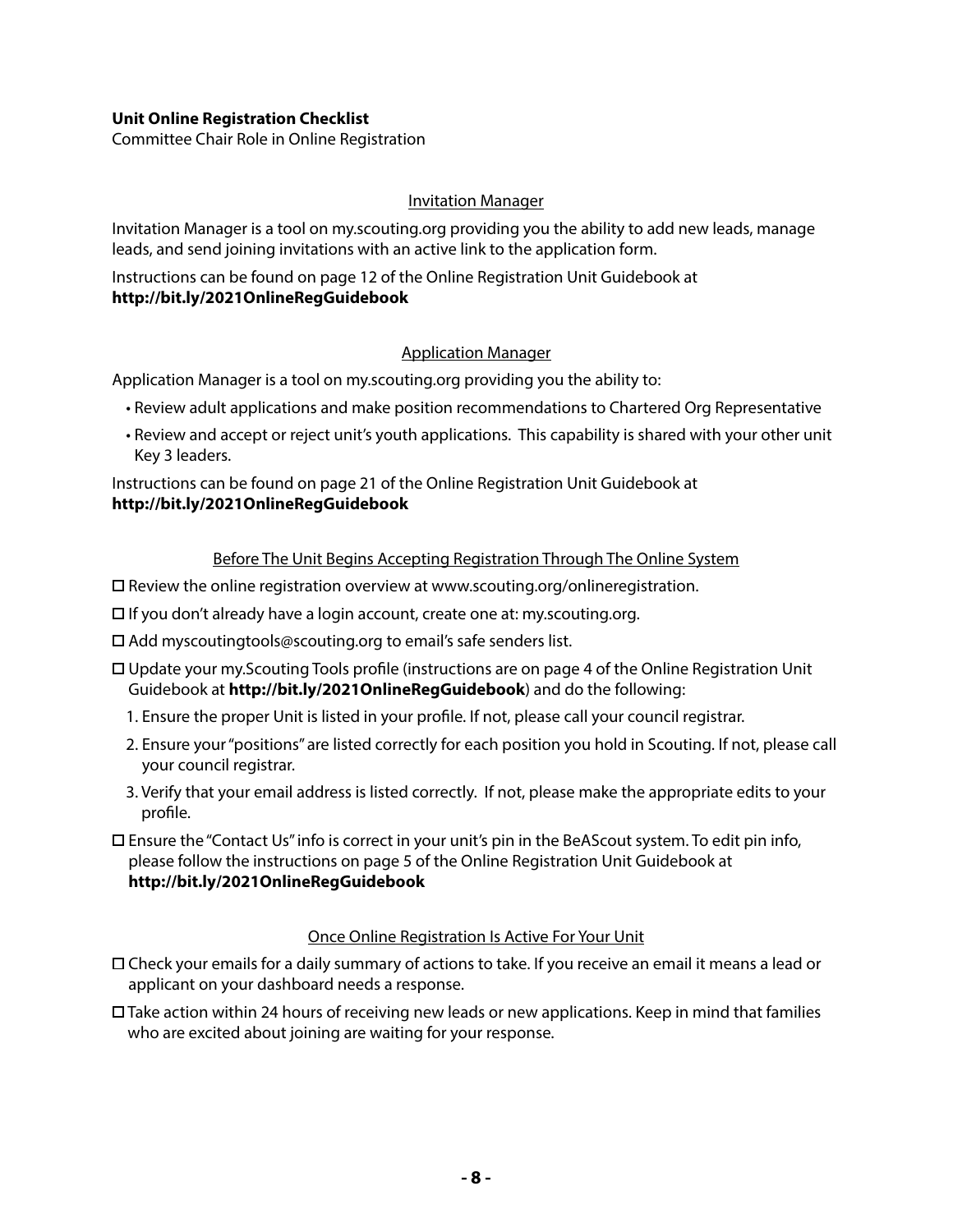#### **STEP SIX: Conduct Pack Back-to-the-Pack Event**

Host a Back-to-the-Pack Night; Get your program off to a great start!

Each fall, Cub Scout Packs put a lot of time and effort into organizing their Sign-up for Scouting Nights. Unfortunately, somewhere amidst all of the hustle and bustle is the fact that many old members do not get contacted to come back from the summer break. As a result, youth are lost along with potential leadership from their parents. Research has shown that many youth will not continue without being personally contacted to return.

We are encouraging every pack to conduct a "Back to the Pack" promotion sometime in July/August, prior to your pack's Recruitment Night. The purpose of the meeting will be to get old members signed up for the upcoming Scouting year; recruit leadership to fill vacancies and to discuss plans for pack activities.

We encourage you to make this a fun event for your returning Scouts and parents. Suggested activities include: an ice cream social, watermelon feast, pool party, carnival, sports, etc. The meeting is designed to make sure that your pack is organized prior to receiving new youth and parents.

In addition, the pack can take this time to get Scouts and families excited about bringing more youth to Scouting. Create an atmosphere that now is the time to fill Dens, create new dens, and fill leadership positions in the Pack. Generate enthusiasm for Scouts to invite friends and encourage parents to invite friends and neighbors to the signup night. Don't forget to ask parents to help at the upcoming join nights. Because most Packs cover multiple schools, each Pack will need lots of help to open each school during the fall recruitment campaign.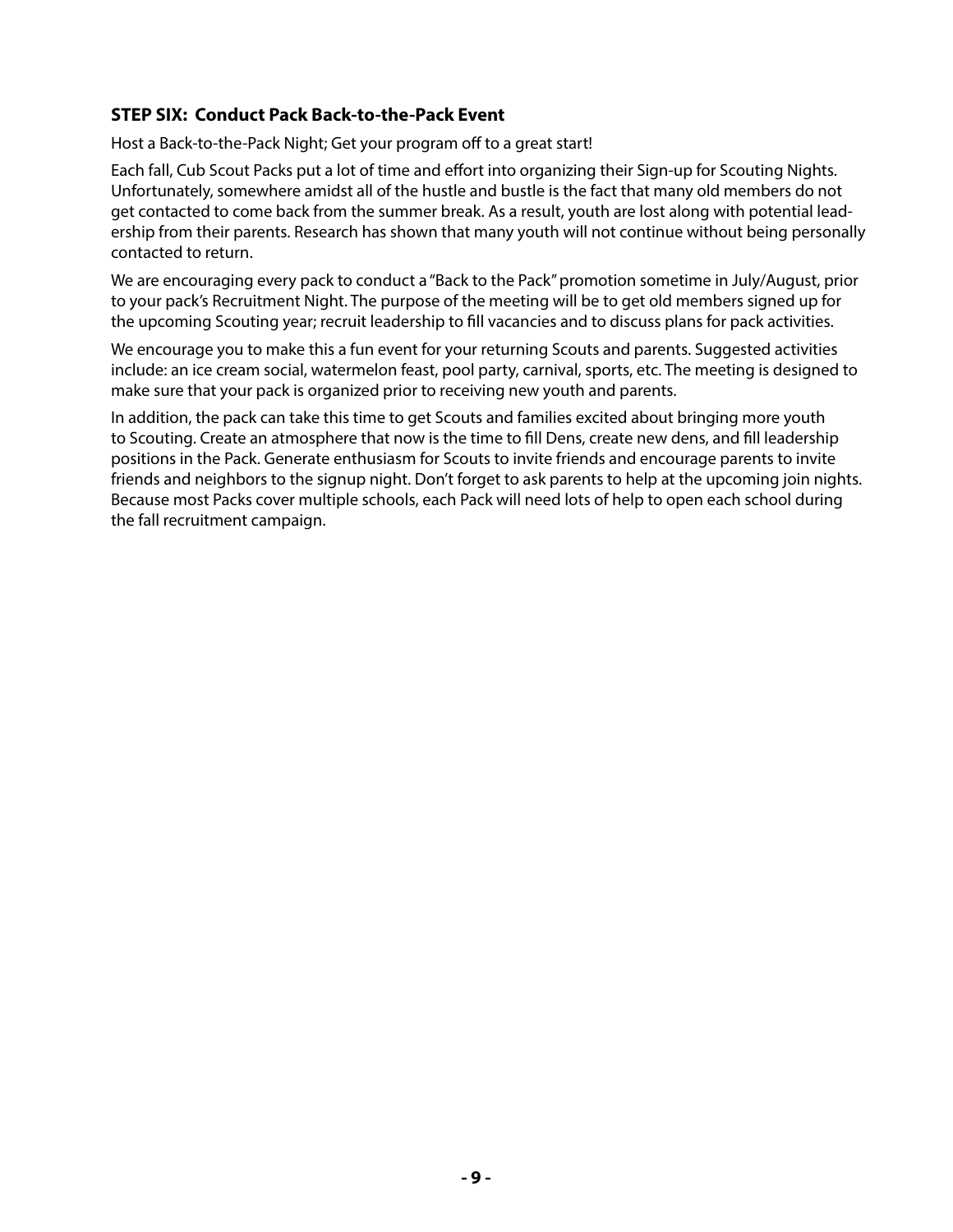#### SAMPLE AGENDA for BACK-TO-THE-PACK NIGHT

#### I. Gathering

Ask each parent to sign in or verify information on a Pack roster.

II. Opening

Sing "The More We Get Together", be sure to use the body motions. Welcome families back to another great year of Scouting. Introduce Pack leadership.

#### III. Pack Information

Take note that most Dens are not full and that the Pack needs to grow. Go over Sign-Up for School Night dates, locations and times. Encourage families to invite friends and neighbors to experience Scouting. Build enthusiasm for the Pack's Ideal Year of Scouting. Distribute Pack Calendar and Org Chart. Introduce Popcorn campaign and share how the Pack is funded.

#### IV. Parent Engagement

Recruit Den Leaders to fill vacancies in existing dens. Discuss additional Pack leadership vacancies, fill positions as needed. Ask for parent help at Join Scout Nights.

#### V. Bring A Friend Plan

Get Scouts excited to bring their friends to join Scouting. Ask Scouts to bring a friend to a Sign-Up for Scout Night or a Pack Bring a Friend meeting. Go over dates for recruitment night again. Distribute Invite-A-Friend recruiting materials and show how to use them. Show recruiter patch and share any Pack incentives.

Ask Scouts to wear uniform to school on day of Sign-up for Scouting Night.

VI. Closing

Announce next Pack meeting date Show how important that more families become involved in Scouting. Kids need Scouting! Close with a fun, patriotic ceremony.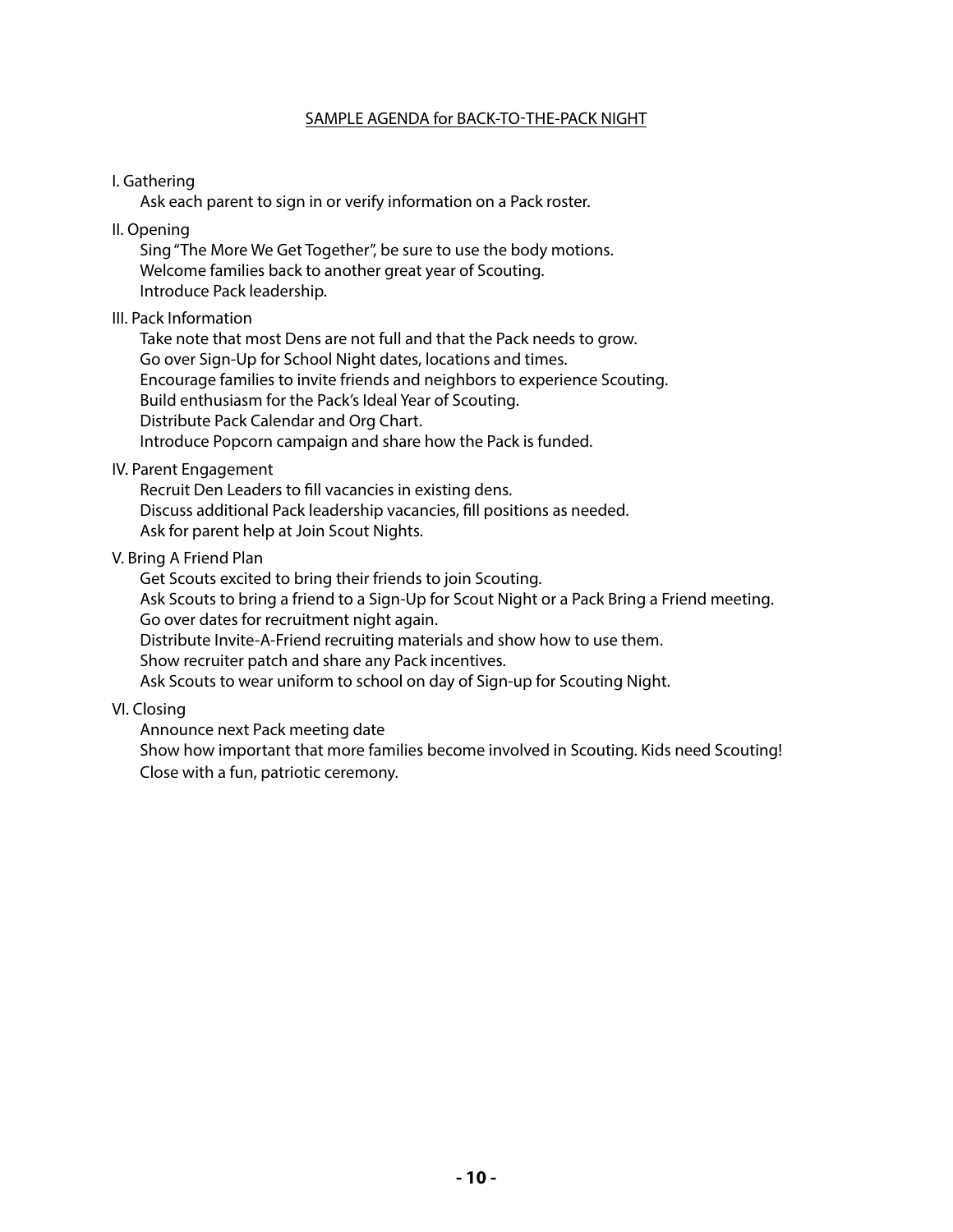#### **STEP SEVEN: Gather Recruitment Flyers & Materials**

The Council provides **free of charge**, materials to help attract new families to Scouting. Flyers can be ordered through district executives, customized with pack information, by filling out the Recruitment Promotional Material Order Form found at www.pacsky.org/Resources/Recruitment

- Invite-A-Friend cards let your Scouts invite their friends!
- Cub Scout flyers for distribution at schools and churches.
- Banners for school and community areas.
- Yard signs place at school and in neighborhoods.
- Posters 2 per school.
- Parent Orientation Guide guide for families new to Scouting.
- Welcome Packets materials for Recruitment Night.



#### **Online Resources**

The BSA has created videos and a variety of helpful resources for your pack to use. Check out this great online tool: www.scouting.org/membership

#### **STEPS EIGHT–TEN: Host Two Pack Recruitment Nights/Turn In Applications**

#### **Introduction**

Recruitment Nights are an effective and easy invitation for parents to discover the world of Cub Scouting. This year we recommend offering a drive-thru and in-person option on the same night, if you can. However, just sending a flyer home with a student does not guarantee success. Listed in the next few pages are helpful tips to make your recruitment event a super success. First some...

#### **Recruitment Do's and Don'ts**

- DO get the message out in plenty of time for parents to make plans.
- DO wear pack activity shirts.
- DO plan plenty of staff include Cub Scouts.
- DO set up exhibits.
- DO set the precedent that every family actively participates.
- DO provide activities for children who accompany parents.
- DO NOT wing it plan carefully, practice presentation.
- DO NOT get long-winded; say what you need to say, then stop.
- DO NOT get involved in policy or requirements keep it basic.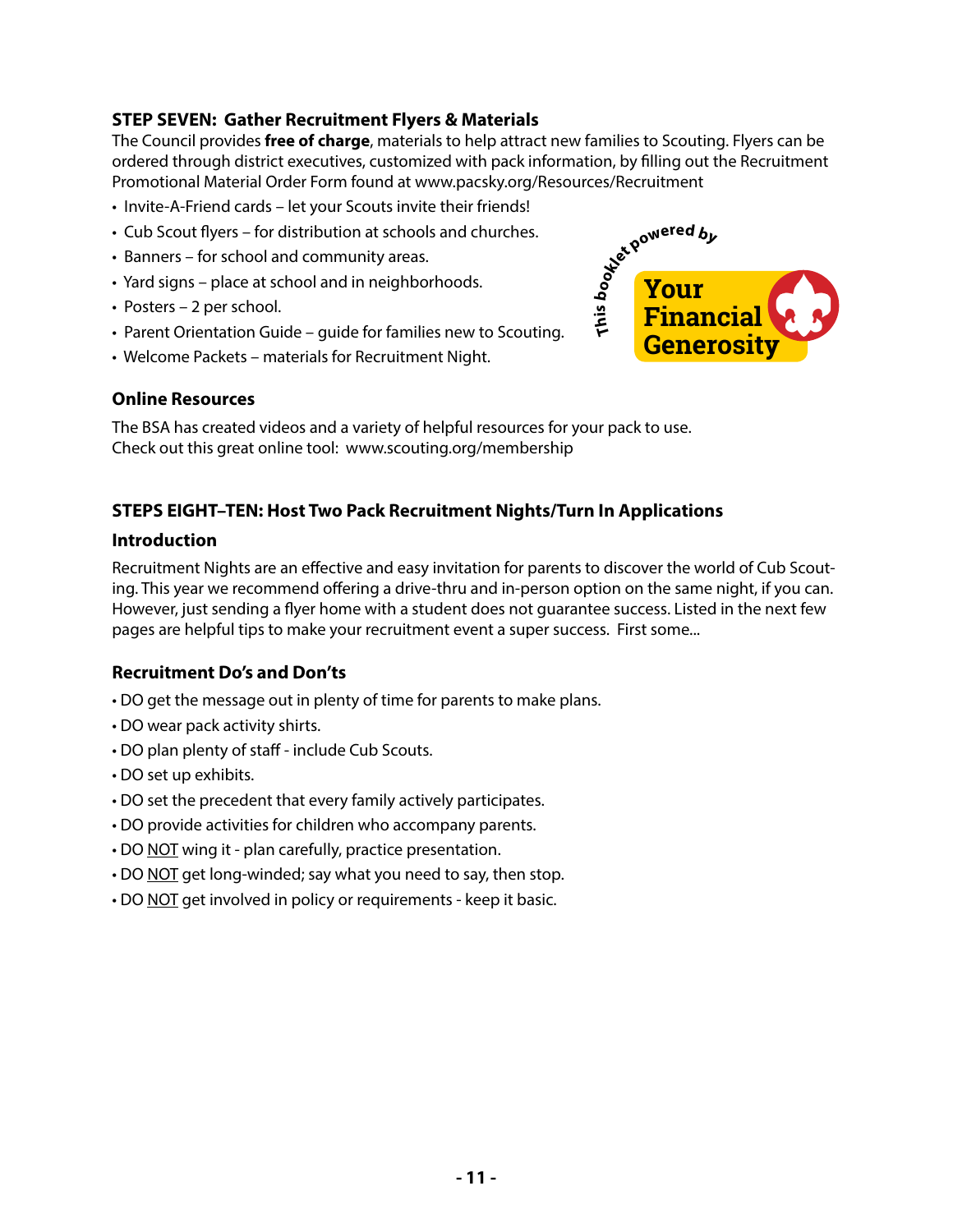#### **How to Organize a Recruitment Event**



Sample Room Layout and Parent Flow

Above is a sample layout of a typical recruitment event setting. Be sure all tables are clearly marked with table tents. As parents and youth enter the room, ask them to sign the attendance roster, and direct them to the application table.

Only use Table #4 for parents who want more information before joining. Direct parents back to Table #3 when ready to join.

Once parents have paid their fees at Table #3, remind them about the Parent Orientation Meeting and then they can exit. See sample program agenda for additional details.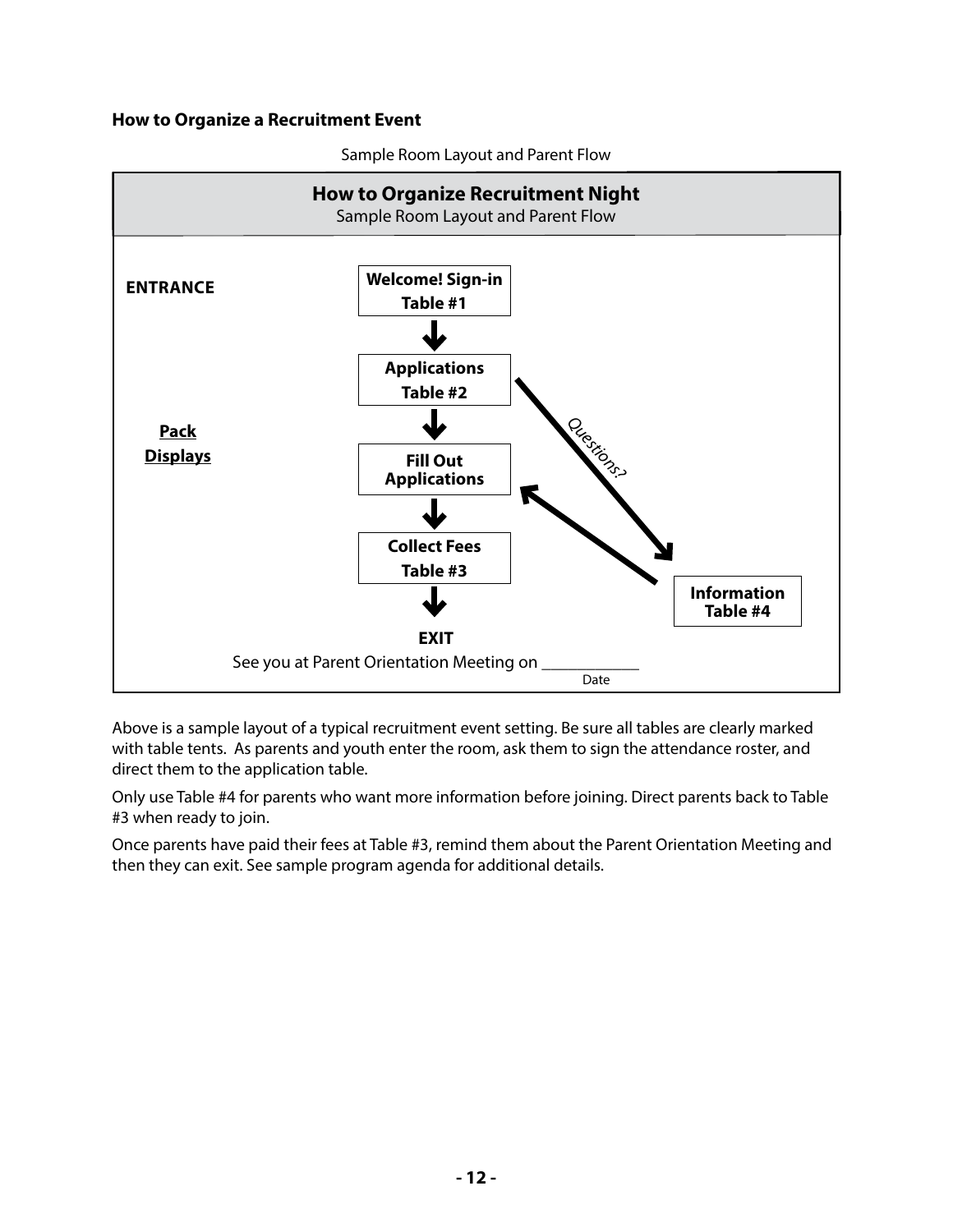#### **Recruitment Night Checklist**

(New Member Coordinator)

#### BEFORE YOU LEAVE HOME

- \_\_\_\_\_ Wear Class B Scout shirt (pack activity shirt) not a uniform shirt
- \_\_\_\_\_ Check Recruitment Bag for enough materials
- \_\_\_\_\_\_ Take a pocket calculator
- \_\_\_\_\_ Take 20-30 pens
- **Take some change, both bills and coins**
- \_\_\_\_\_ Take masking tape
- \_\_\_\_\_ Take copies of Pack Calendar and Org Chart for distribution

#### WHEN YOU ARRIVE AT THE SCHOOL

- \_\_\_\_\_ Organize your materials and set up room properly
- \_\_\_\_\_ Check with team members (including Pack leadership) on their part of the program
- **\_\_\_\_\_\_** Distribute Name Tags to Pack leadership
- **\_\_\_\_\_\_** Assist Pack and Troop Unit Leaders with their displays
- \_\_\_\_\_ Keep youth and parents in assigned room

#### THE TABLE SETUP

- \_\_\_\_\_ Begin promptly
- \_\_\_\_\_ Introduce and welcome everyone on behalf of the Pacific Skyline Council, BSA as families arrive
- \_\_\_\_\_ Introduce other team members and Pack leadership as they visit each table
- **\_\_\_\_\_\_** Follow Recruitment Agenda carefully
- \_\_\_\_\_ Use Parent Orientation Guide

#### **Be sure to turn in all applications, fees, and attendance rosters to your district executive immediately after event.**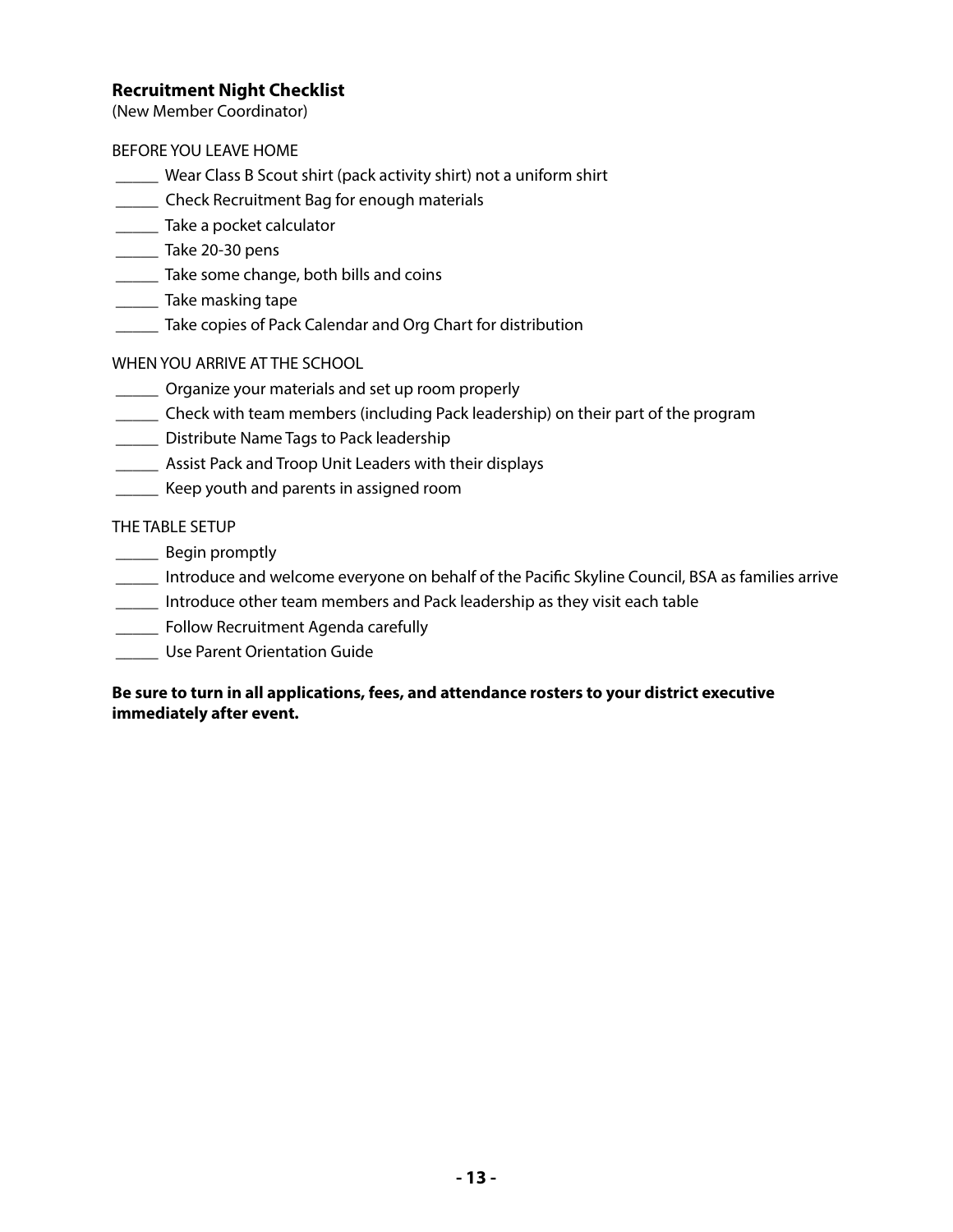#### **Recruitment Agenda**

(Conducted by New Member Coordinator)

30 MINUTES BEFORE THE MEETING

1. Setup Pack displays and arrange room.

2. Use den chiefs or adult leaders to keep youth and parents in assigned room and out of the halls.

PROGRAM AGENDA

Parent's time is precious, as is the time of your volunteers. This format moves parents through the registration process quickly. After Table #3 the recruitment night is complete.

#### AS FAMILIES ARRIVE

#### I. Table #1 – **Welcome/Sign In** Assigned to: \_\_\_\_\_\_\_\_\_\_\_\_\_\_\_\_\_\_\_\_\_\_\_\_\_\_\_\_\_\_\_\_\_\_

New member coordinator or youth

• Greet families and have a parent sign attendance form.

#### • Pass out Parent Orientation Guide, Boys' Life Mini-mag, Pack Calendar, Bobcat Book, and other pack info.

- Direct family to Table #2.
- II. Table #2 **Application Distribution** Assigned to: \_\_\_\_\_\_\_\_\_\_\_\_\_\_\_\_\_\_\_\_\_\_\_\_\_\_\_ Cubmaster
- Place on table a sample of a completed application.
- Have parents pull adult and youth applications out of the welcome packet. Instruct parents on how to complete paper apps or go online to register and pay, if you have a computer at the ready.
- Have parents complete forms at a separate table and take them to Table #3 to turn in apps and check out.
- If parents are not ready to sign up and want more information, direct them to Table #4 where a Pack leader can help answer questions.
- III. Table #3 Registration Fee Collection Assigned to: \_\_\_\_\_\_\_\_

Committee chairperson

- Verify applications are completed correctly.
- Complete Registration Checkout and collect appropriate fees. Parent keeps copy of application form as receipt.
- If parents are unable to pay tonight, collect applications and have parents bring fees to the parent orientation meeting.
- Thank family for signing up and remind them of the parent orientation date or the next meeting date.
- Signup is complete and family can exit.

IV. Table #4 – **Information** Assigned to:

New Member Coordinator, Youth, Volunteer

- Provide brief overview of program. Refer to Parent Orientation Guide.
- If ready to sign up, ask parent to complete paper application.
- Direct back to Table #3 to complete registration and checkout.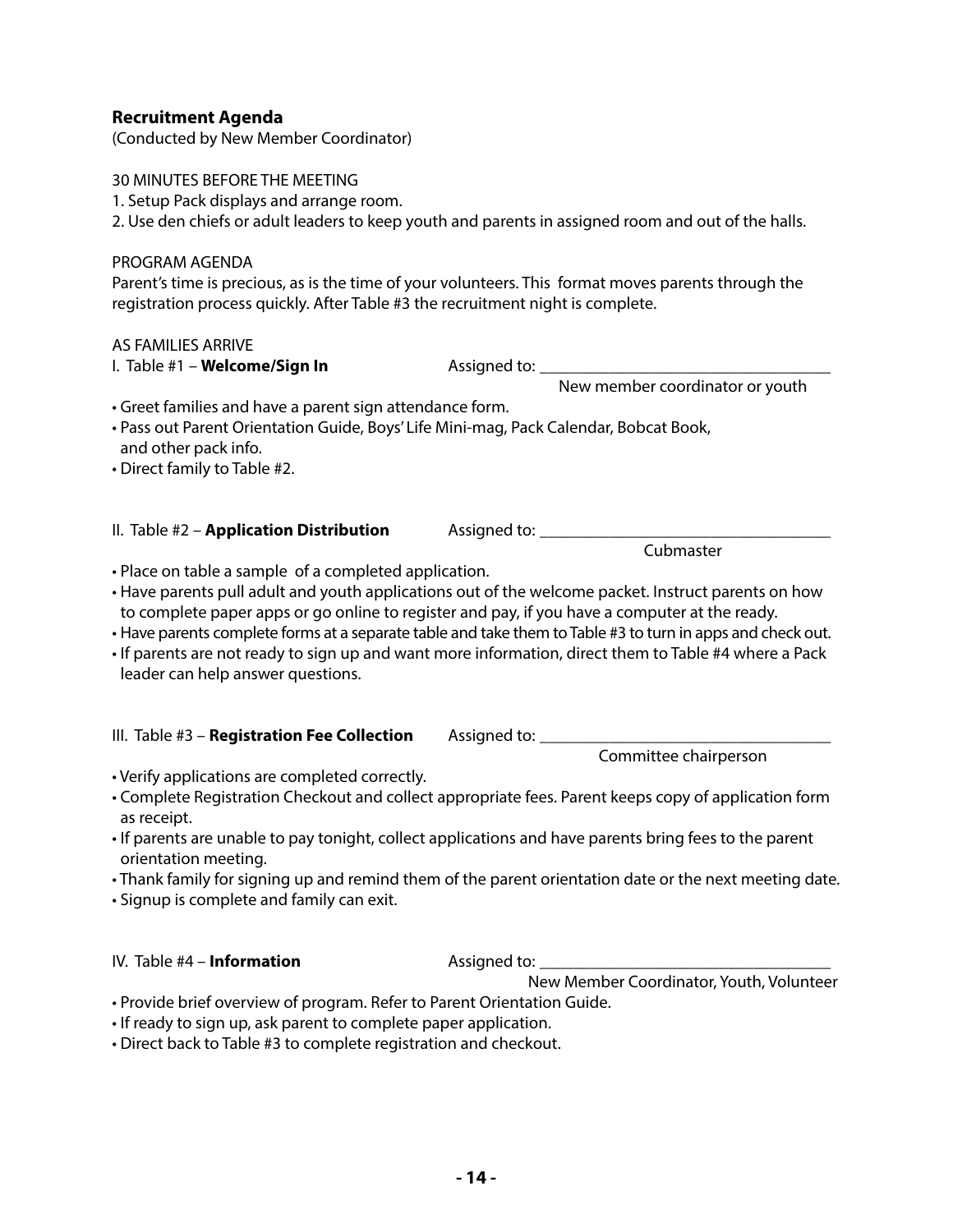#### **After the Meeting**

 $\square$  Be sure the room is cleaned and arranged the way it was before the Pack arrived.

- Get signatures for Adult Applications (if possible, have the Charter Organization Representative, Pack Committee Chairman and Institution Head at the meeting to get their signatures immediately).
- $\square$  Remind adults to take Youth Protection Training
- Enclose Youth and Adult Applications, and all Attendance sheets in an envelope. (Be sure to keep Pack copies of all forms.)
- Enclose One (1) Check made out to BSA from the Pack for all Youth and Adult Applications, Insurance and Boys' Life fees.
- Take envelope to Council Service Center or give to District Executive.
- $\Box$  Assign personnel to follow-up with those youth not joining and with phone calls from families who could not make the recruitment night. Address concerns the family may have and invite them to the first meeting to see Cub Scouting in action.
- Add new families to pack email list. Don't wait! Be sure to invite all families to first den meeting and pack events in the coming weeks. Have Den Leaders make welcome phone calls to new parents with meeting dates, meeting locations, calendars, and other important information.
- $\Box$  Follow up with all new leaders to verify if they have completed the Parent Talent Survey and their online training courses.

#### **What To Do If . . .**

- You run out of applications Go ahead and collect fees and use the attendance sheet as proof of registration. Collect application at next meeting.
- The school is locked Find the custodian. If not available, hold the meeting in the parking lot or at least have everyone sign the attendance sheet and reschedule a follow up meeting. Contact the school next day.
- A kid shows up without a parent Have child sign in with their name, grade and phone number. Let them ask questions and see your displays and then have them take an application home with the number of the unit membership chair written on application.
- Parents did not bring money with them Collect completed applications and then have parents pay at next meeting, or better yet, have parents do apps online at my.scouting.org.
- Parents do not want to pay full fees now At a minimum collect the registration and insurance fee for this year. Boy's Life and next year fees are optional at this time.
- Only one or two families show up Collect application and fees, schedule their next meeting and then contact the school to see if flyers went home. If not, reschedule and order more flyers. Many packs find the second Recruitment Night to be more successful than the first.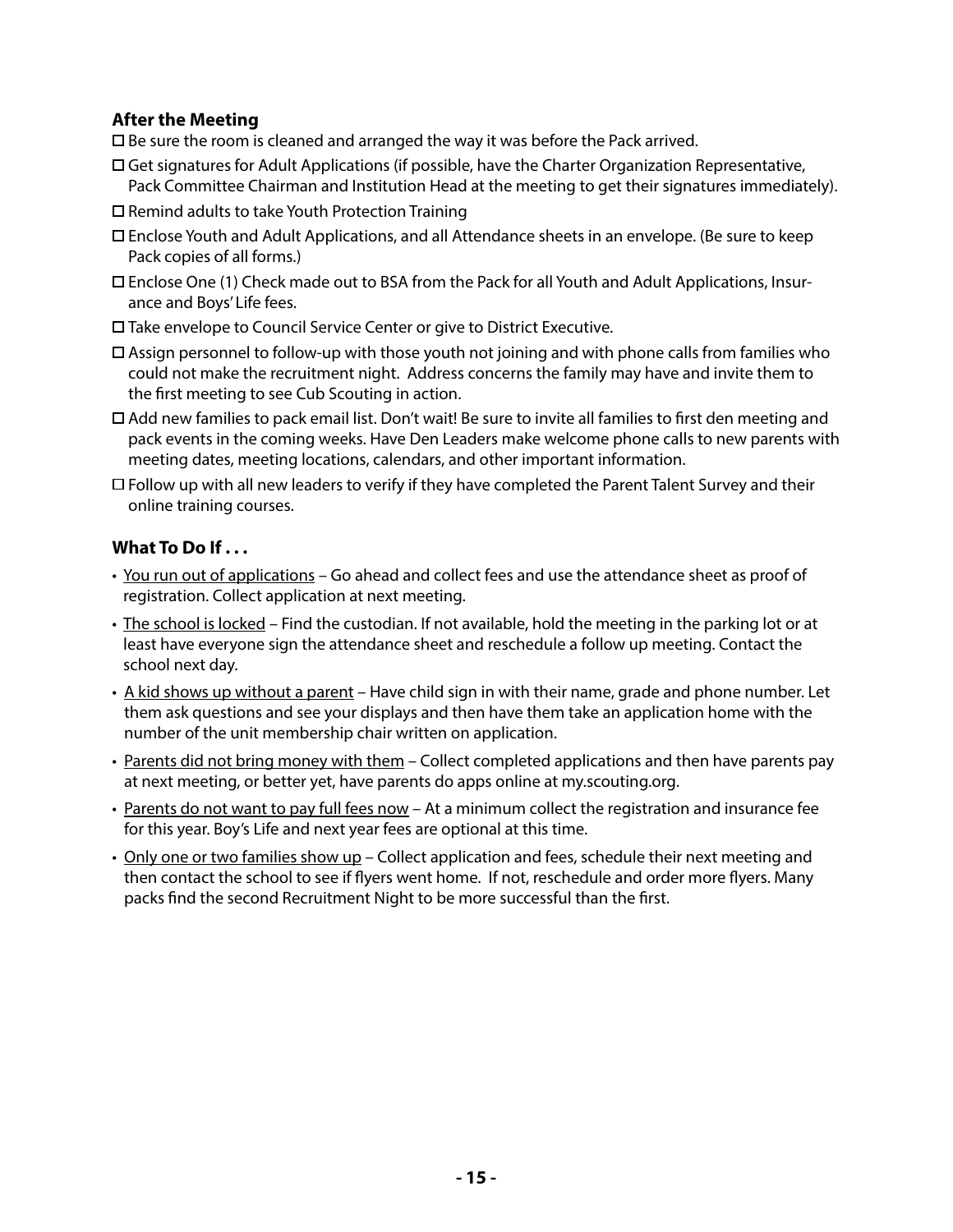#### **How to Organize a DRIVE-THRU Recruitment Event**

Sample Sidewalk Layout and Flow



Above is a sample layout of a typical drive-thru recruitment event. Be sure all stops are clearly marked. As parents and youth enter, ask them to sign the attendance roster, and direct them to the application stop.

Use Stop #4 for parents who want more information before joining. Ask parents to fill out their application before they exit.

Once parents have paid their fees, remind them about the Parent Orientation Meeting and other upcoming meetings. Then they can exit. See sample program agenda for additional details.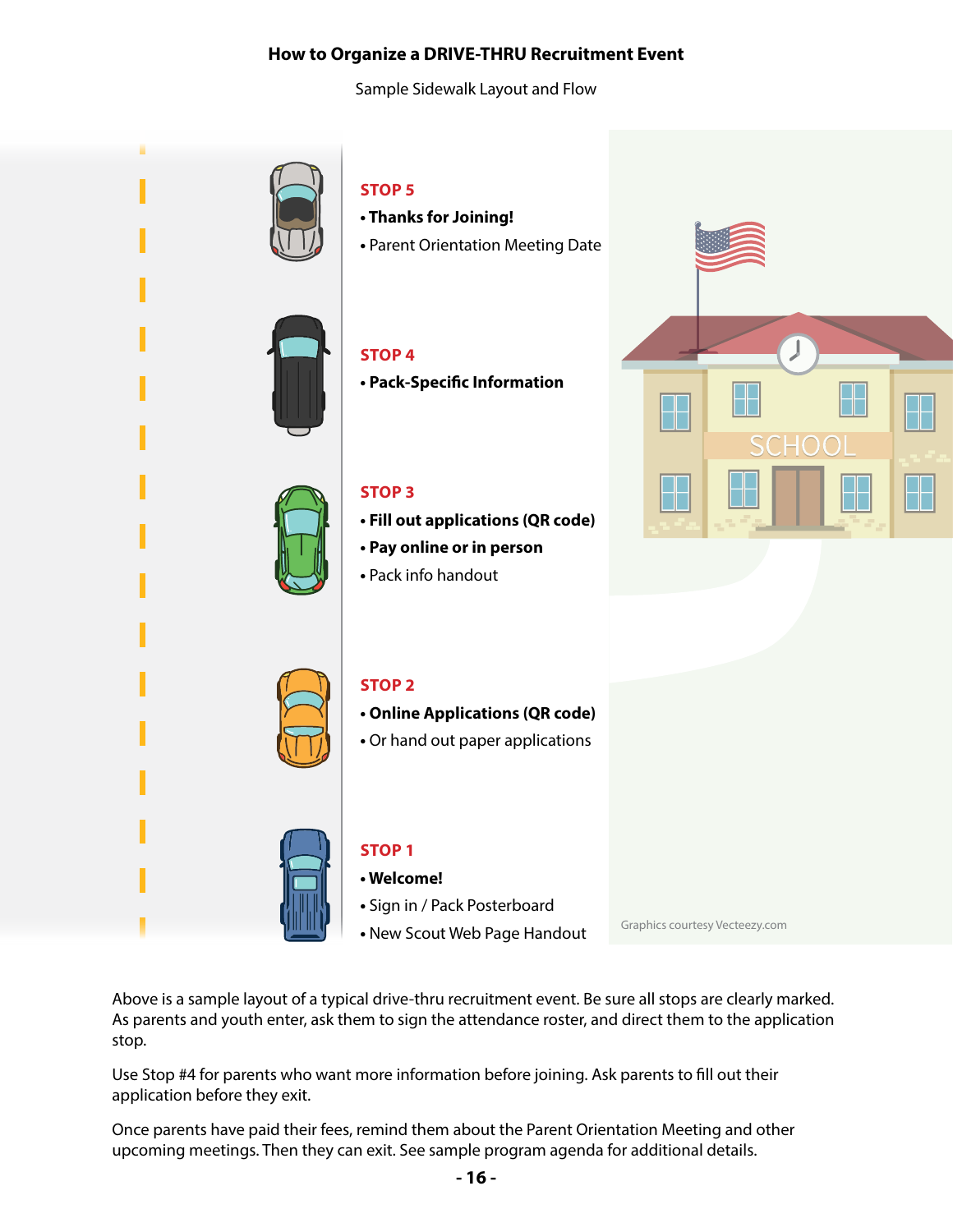#### **Parent Orientation Meeting**

**Purpose:** The Cub Scout program can be overwhelming for new parents. Trying to navigate literature, websites, learning new leaders, becoming a leader, finding the answer to "what do I need to do for my Cub Scout," can be a daunting task. For years, packs have left it to parents to "figure it out."

The Parent Orientation meeting is critical in setting the tone for family involvement, engaging parents in leadership roles, and painting the picture of what Scouting can do to help families thrive. A key to successful Packs is setting expectations for parents and providing a focused introduction to Scouting. All new parents should attend an orientation BEFORE their youth starts meeting with their den.

#### Instructions:

1. Set a date at least one week following a recruitment night. Plan multiple dates throughout the year as new families are recruited.

2. At the Recruitment Night, let parents know of the date and get a firm commitment that they will attend. Let them know that their Scout should also attend.

3. After the recruitment night, regardless if a family registered, invite them to the orientation. Use the signup attendance roster. Ask parents to bring their Parent Guide, personal calendar, and checkbook for any fees due. Email and a follow up phone call are required to ensure attendance.

4. Have your recruitment kit at the orientation to sign up new families.

5. Prepare handouts to pass out during the gathering time: Pack calendar, organization chart, Pack guidelines (if Pack has them), fundraising information i.e. popcorn sales cards, and Pack budget.

#### Tips For Success:

- Do Not recruit leaders at the Recruitment Night. Parents will be more engaged at the orientation.
- Host a fun event—potluck, picnic, meet at a park.
- Have families do a hands on activity to get started.
- Host activities for kids. See Youth Agenda for ideas.
- Engage parents by asking them to bring an item to the meeting. Parents want to feel part of the program.
- Involve your local Troop and Commissioner.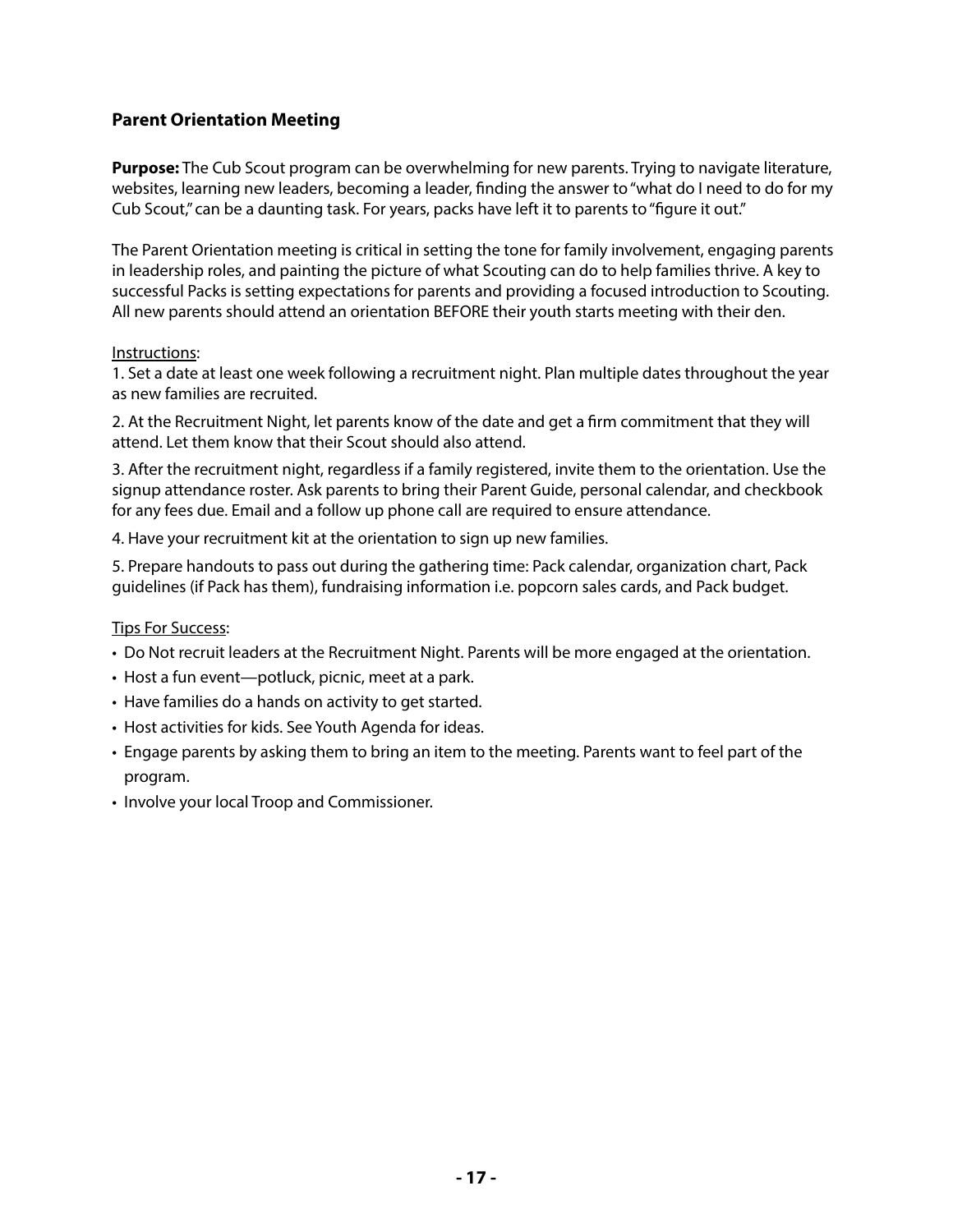| I. Gathering                                                                                                                                                                                                                | Assigned to: _______________                                                                                                                                                                                                                                                                                                      |
|-----------------------------------------------------------------------------------------------------------------------------------------------------------------------------------------------------------------------------|-----------------------------------------------------------------------------------------------------------------------------------------------------------------------------------------------------------------------------------------------------------------------------------------------------------------------------------|
|                                                                                                                                                                                                                             | Den Leaders                                                                                                                                                                                                                                                                                                                       |
| 1. Ask Parents/Scouts to sit at tables by grade.<br>meeting schedule etc.<br>2. Collect fees due and any paperwork needed.                                                                                                  | • Lion / Tiger Tables – Have a pack leader meet with parents and begin recruiting new Den Leaders.<br>. Wolf / Bear / Webelos Tables - have Den Leaders explain their individual programs, handbooks,                                                                                                                             |
|                                                                                                                                                                                                                             | II. Welcome and Introductions (5 min.) Assigned to: ____________________________                                                                                                                                                                                                                                                  |
| Bobcat requirements, play games etc.                                                                                                                                                                                        | Cubmaster<br>1. Welcome new Parents/Scouts and introduce Pack volunteers. Start with an opening ceremony.<br>2. When introducing leaders, briefly let parents know what your position is and what you do.<br>3. Excuse Scouts with a Den Leader outside or to another room to do a separate activity i.e. practice                |
| III. Pack Information (5 min.)                                                                                                                                                                                              | <b>New Member Coordinator</b>                                                                                                                                                                                                                                                                                                     |
| 1. Complete Pack contact information in Parent Orientation Guide.<br>3. Does anyone have any questions about the Parent Orientation Guide?                                                                                  | 2. Discuss Pack calendar and den meeting information - Highlight the Pack family activities for the<br>school year and time, date and location of Pack meetings. Ask parents to add pack calendar to their<br>personal calendar. Discuss Pack Uniforms - what do you expect the Cubs to wear.                                     |
|                                                                                                                                                                                                                             | Committee Chairperson                                                                                                                                                                                                                                                                                                             |
| 1. Review Parent Volunteers pages in the Parent Orientation Guide.<br>2. Show and discuss the Pack organization chart.<br>ment Workshop to recruit parents.<br>5. Thank parents for getting into the game with their child. | 3. Discuss vacant positions and ask for volunteers: use methods taught in the Council's Parent Involve-<br>4. Ask each parent to complete the "How Can I Help the Pack" form found in the Parent Guide.                                                                                                                           |
| V. Pack Budget (10 min.)                                                                                                                                                                                                    |                                                                                                                                                                                                                                                                                                                                   |
| 1. Distribute Pack budget.<br>Popcorn Sales. Discuss Pack dues and payment schedule.<br>by family donations to Friends of Scouting.<br>5. If Scouts were doing separate activity, have them return                          | Committee Chairperson<br>2. Go over income sources: describe Pack fundraisers designed to reduce out-of-pocket program costs,<br>3. Describe expenses and the goal of providing a quality/fun experience for all members.<br>4. Share how the Council provides support to the Pack and that Scouting operating costs are paid for |
| VI. Closing (5 min.)                                                                                                                                                                                                        | Assigned to:________________                                                                                                                                                                                                                                                                                                      |
|                                                                                                                                                                                                                             | Cubmaster                                                                                                                                                                                                                                                                                                                         |
| 1. Welcome all new Scouts/Parents to the Pack.<br>2. End with a patriotic or meaningful closing.<br>$\Lambda$ $\Lambda$ diourn                                                                                              | 3. Remind parents of next meeting and to complete the Talent Survey and online training courses.                                                                                                                                                                                                                                  |